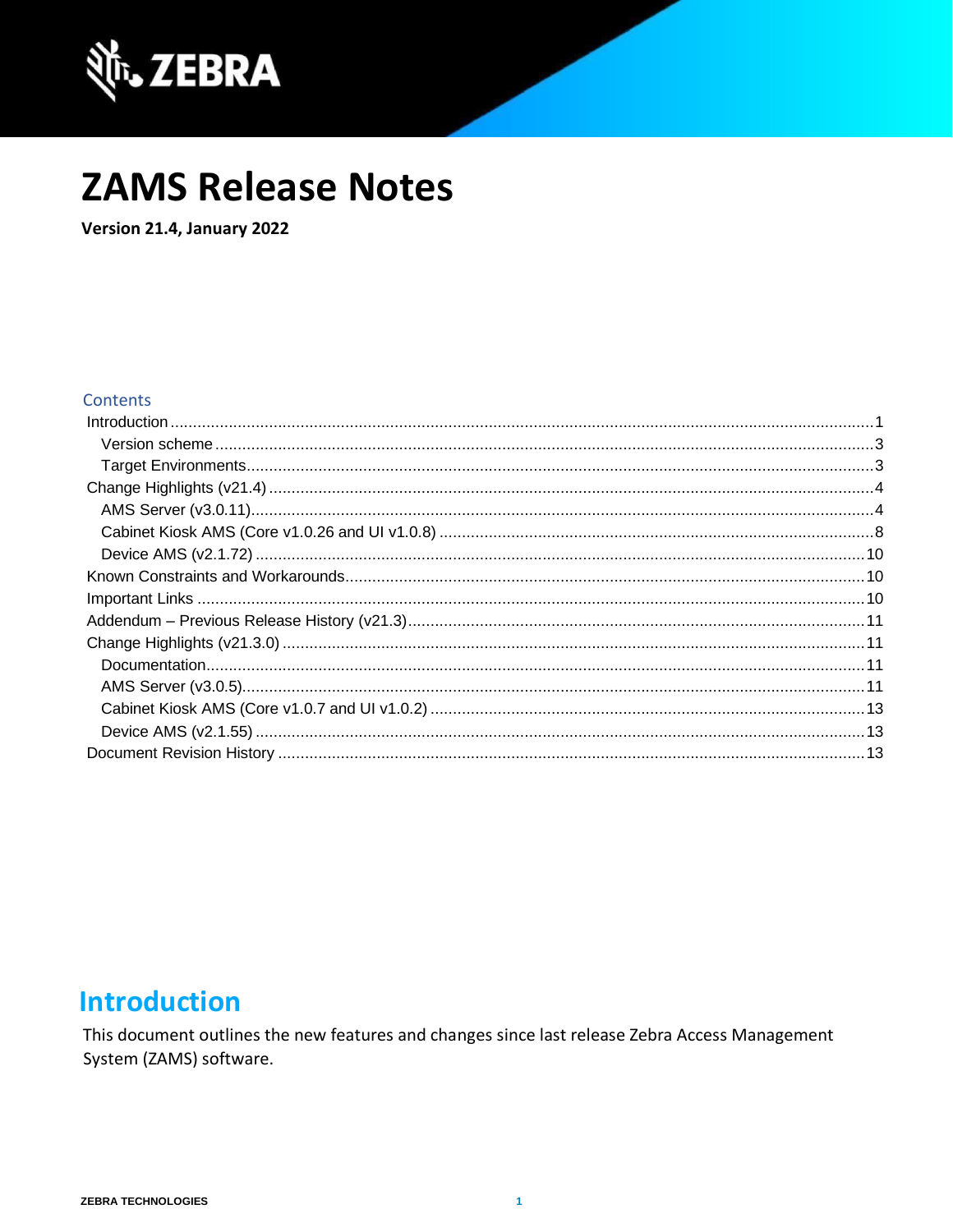

ZAMS software is comprised of 3 elements that are recommended to be installed at the same time. Although various combinations of the software elements may work without issue, release validation and support is limited to the underlying version configurations noted.

ZAMS Software elements contain:

- 1. **Mobile Device application and services**: provides the lock screen UI and services for the android based mobile devices.
- 2. **Kiosk application and services:** provides on-site device management, UI and provides information to cloud based console. The Kiosk application is designed for Zebra's CC6000 device.
- 3. **Cloud resident console**: Web portal that provides various administration level tasks and reports. The server access location is<https://zams.zebra.com/>

The following is an explanation of the files distributed in this release.

#### ZAMS SW release components

| <b>Item</b>                                 | Area                          | <b>Description</b>                                                                                                                               |
|---------------------------------------------|-------------------------------|--------------------------------------------------------------------------------------------------------------------------------------------------|
| AMS Server (URL)<br>https://zams.zebra.com/ | Portal                        | ZAMS (cloud) Portal                                                                                                                              |
| AMS Core APK                                | Kiosk                         | Core services APK for CC6000 to operate AMS                                                                                                      |
| <b>AMS UI APK</b>                           | Kiosk                         | UI APK for CC6000 user interface                                                                                                                 |
| AMS Device APK                              | Mobile<br>Device              | APK for mobile devices in AMS application                                                                                                        |
| dwprofile_AmsDevice.db                      | Mobile<br>Device              | DataWedge profile for AMS application device<br>registration                                                                                     |
| dwprofile_amsPin.db                         | Mobile<br>Device              | DataWedge profile for AMS application PIN<br>scanning                                                                                            |
| ZamsAutoInstall.zip                         | Kiosk and<br>Mobile<br>Device | Supporting files and documentation used to<br>automate installation or deploy via EMM and set<br>permissions that may not exposed via the OS UI. |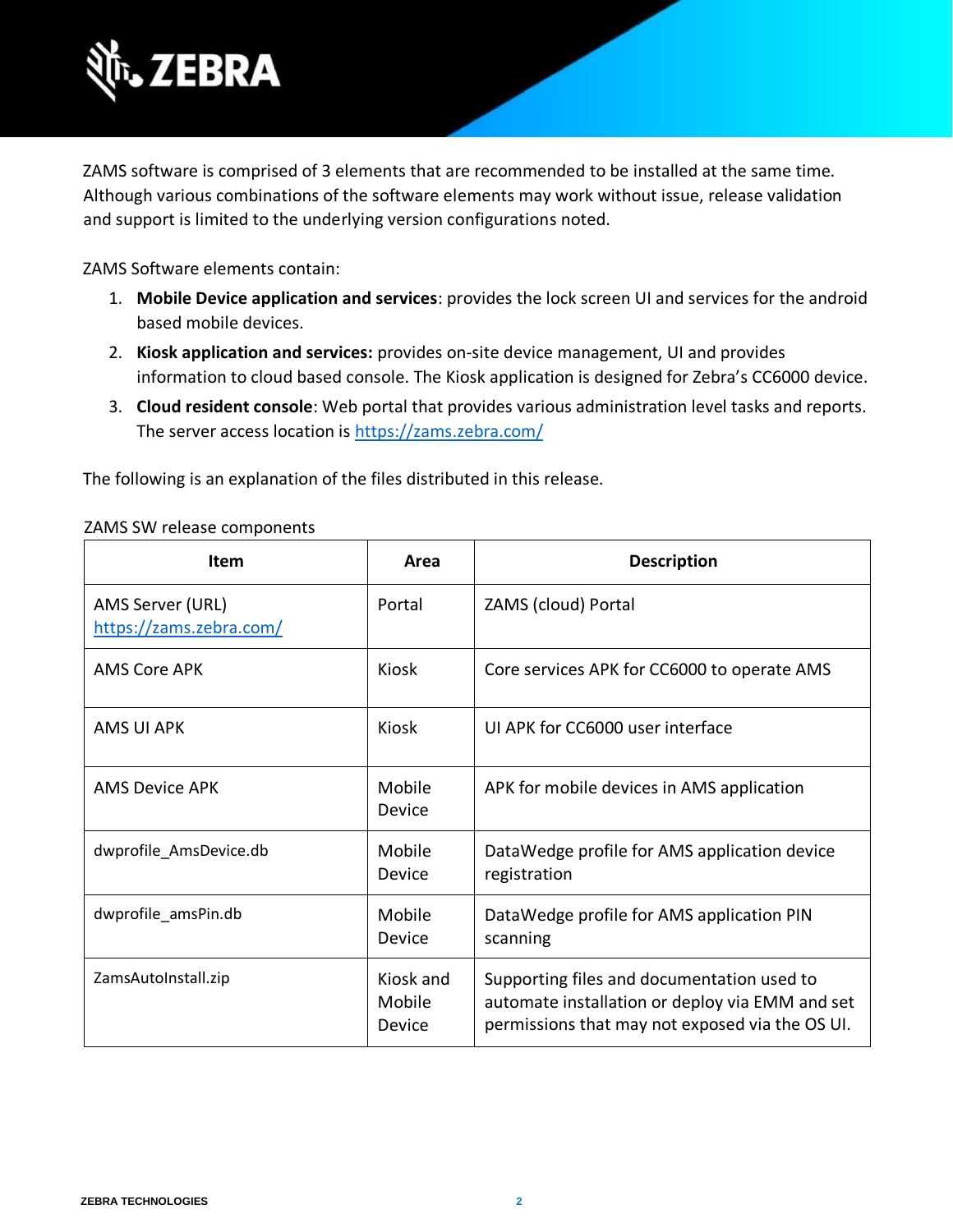

### <span id="page-2-0"></span>**Version scheme**

As a part of continual development and maintenance, it is highly recommended scheduled installation updates are planned for. Currently AMS releases major updates on a quarterly basis.

The versioning scheme for ZAMS software documentation is as follows:

#### <wy>.<pi>.<rel#><suffixes> where

- **<yy>** is the 2-digit year of release
- $\epsilon$  **>**  $\epsilon$  > is the major product increment number of the release. Typically, there are 4 major incremental releases to correspond to 4 quarterly scheduled releases.
- <rel#> is the incremental release number since last product increment. This number is updated to note a change to collection of release elements.
- **<suffixes>** are optional text characters used to denote a branched set of changes from a baseline release. It is typically used to denote hot fixes or custom changes of a release

### <span id="page-2-1"></span>**Target Environments**

ZAMS supports the following target environments

#### **Mobile Devices**

- All Zebra GMS and Non-GMS Android M devices and later
- Non-Zebra Android devices support for Android M and later but does not include Zebra Value Add (ZVA) compatibility such as MX, DataWedge, StageNow, etc. This generally means the following may not be supported if the desired ZVA equivalent feature is not specifically integrated into the ZAMS application on a case by case basis.
	- o Vendor specific scanning or API support
	- o OEM specific OS restrictions (e.g., serial number and permissions setting access)
- Exceptions
	- o Mobile devices with external power packs. Support on a case-by-case basis.

#### **Kiosk**

• CC6000 (Android  $O+$ )

#### **Portal UI**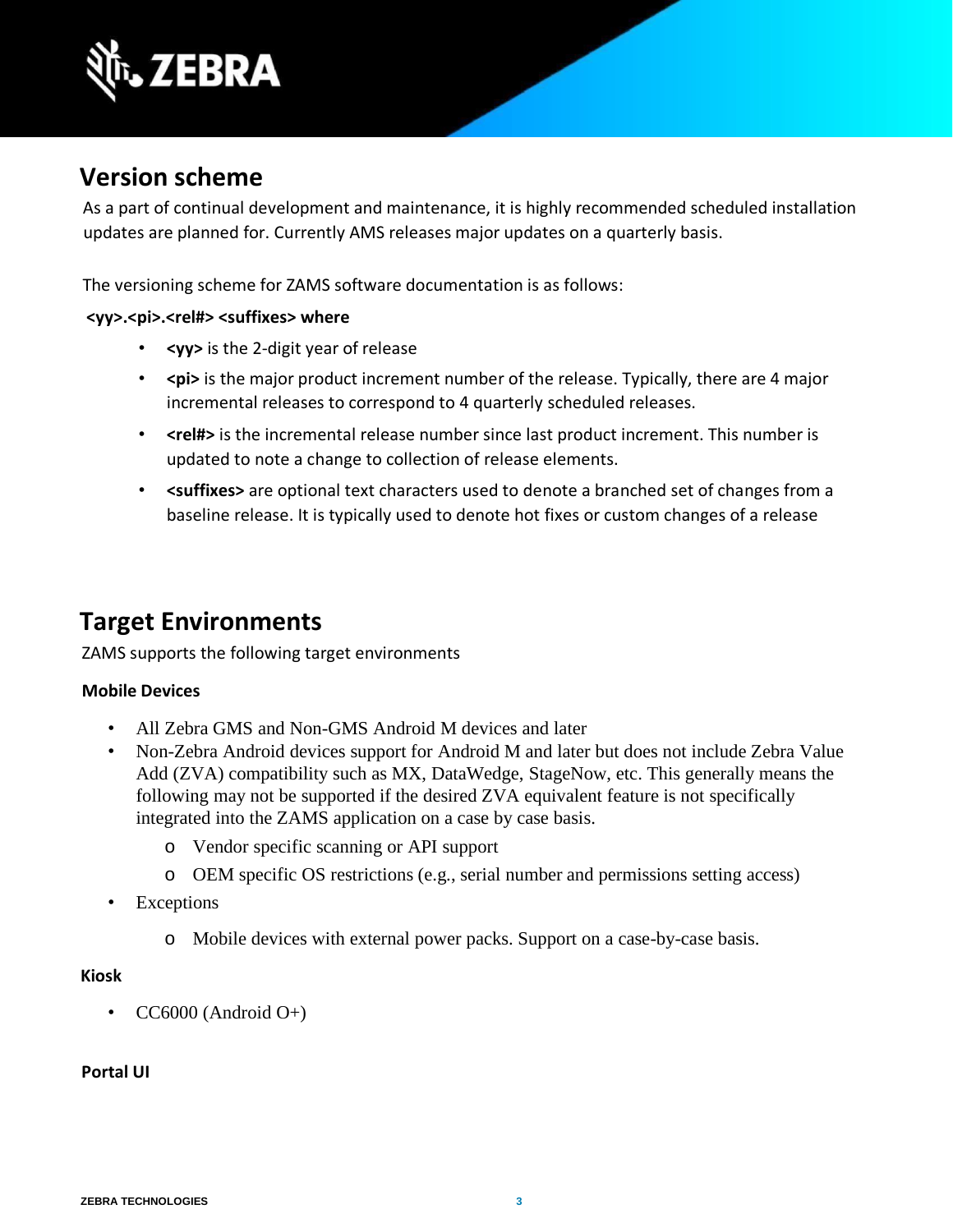

• Chrome desktop version 9 or later

# <span id="page-3-0"></span>**Change Highlights (v21.4)**

This is a regularly scheduled Product Increment (PI) release.

#### **Updates in this release**

- AMS Server (v3.0.11)
- Kiosk AMS (Core v1.0.26 and UI v1.0.8)
- Device AMS (v2.1.72)

### <span id="page-3-1"></span>**AMS Server (v3.0.11)**

- 1. Added last user who used a missing device to the dashboard Keep track of the last user that logged into a device and show that user's information in the portal dashboard when you press the "View" button under Missing.
- **2.** The time stamp format now follows the same pattern 24Hr on portal and Cabinet e.g., **23-Jan-2021 23:50:56**
- 3. Introduction of a device alias (i.e. a friendly name) that be set via portal UI or a CSV file import.
	- o To add/change the Alias go to Administration / Cabinet-Device / Edit
	- o Alias should be Unique at company Level

Alias (Device friendly name) to be displayed on Dashboard. Cannot be set or changed on the device by user.

**UI sample Screen**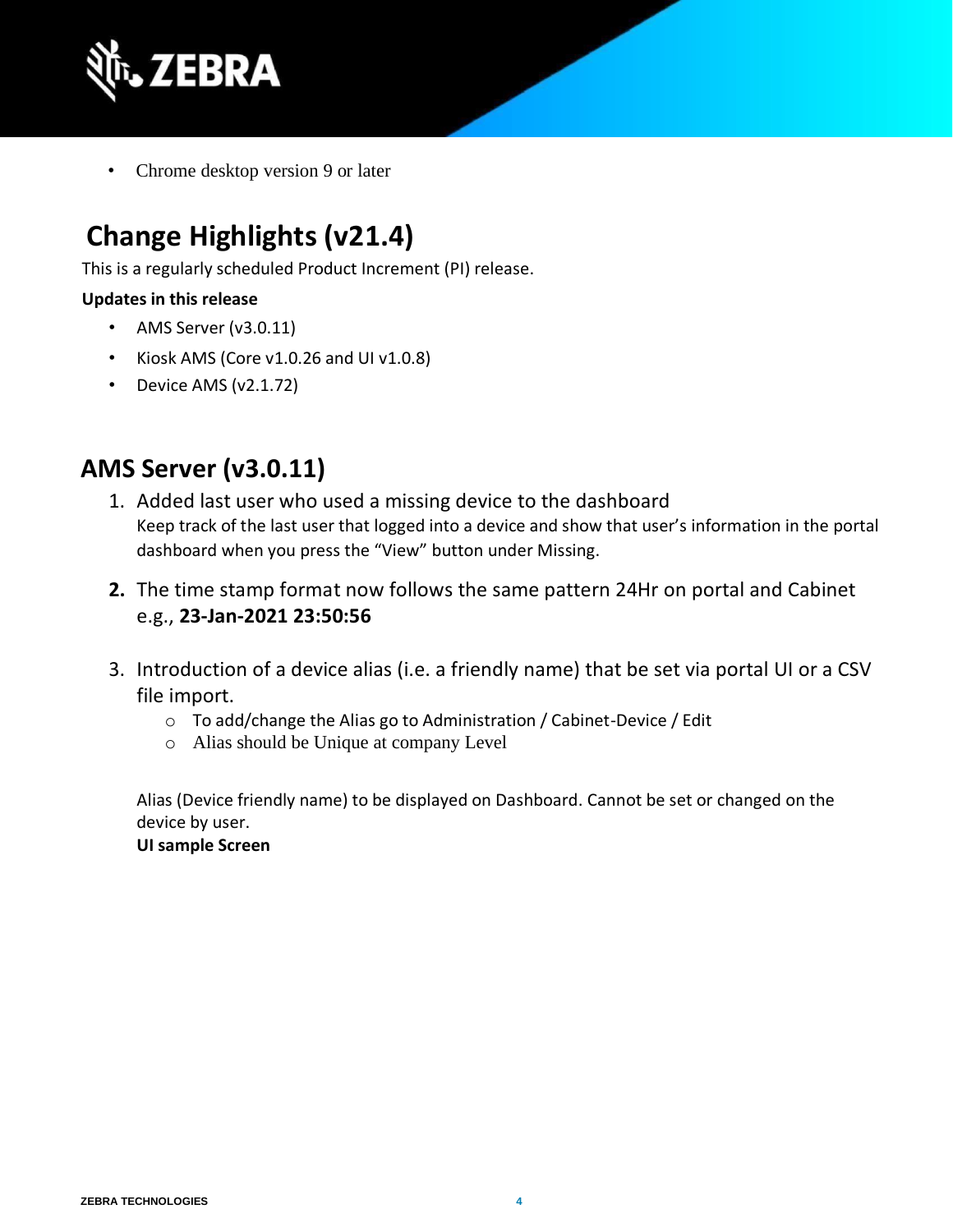

### Create or edit a Cabinet Device

| $ {\mathbb{D}}\>$                |
|----------------------------------|
| 4671                             |
| Device Name                      |
| 73476910                         |
| Cab. Id/Serial                   |
| 216/73476910                     |
| Alias                            |
| Johnstone                        |
| <b>Q</b> Cancel<br><b>a</b> Save |

#### **Steps to use CSV import set device alias (friendly name )**

- 1) This CSV Bulk import option has been added to Import Alias ( friendly name ) CSV file via the Portal. To access this option the Company-Admin has to go to **Administration / Cabinet Device**.
- 2) The page will load and this button will be displayed on top right corner of page

- Import Devices

3) Click on the button and a new page will load. This page displays all the details regarding Bulk Import Alias CSV file import. All the requirements are mentioned on this page including the template and the Upload Link.

\*Note: There is a check box placed underneath choose file. At the time of selecting CSV file to upload the

Choose File No file chosen

Import

Input file has header - Please ignore first line

option states:

• If the check box is ticked – The first row of the CSV will be ignored being treated as header.

- If the check box is unticked The first row of the CSV will be processed as well.
- Alias should be Unique at company Level
- 4) After choosing the right file the user has to click import. The file will be processed and message will be displayed

Operation completed : Download Report.

A report can be downloaded to check of any failures.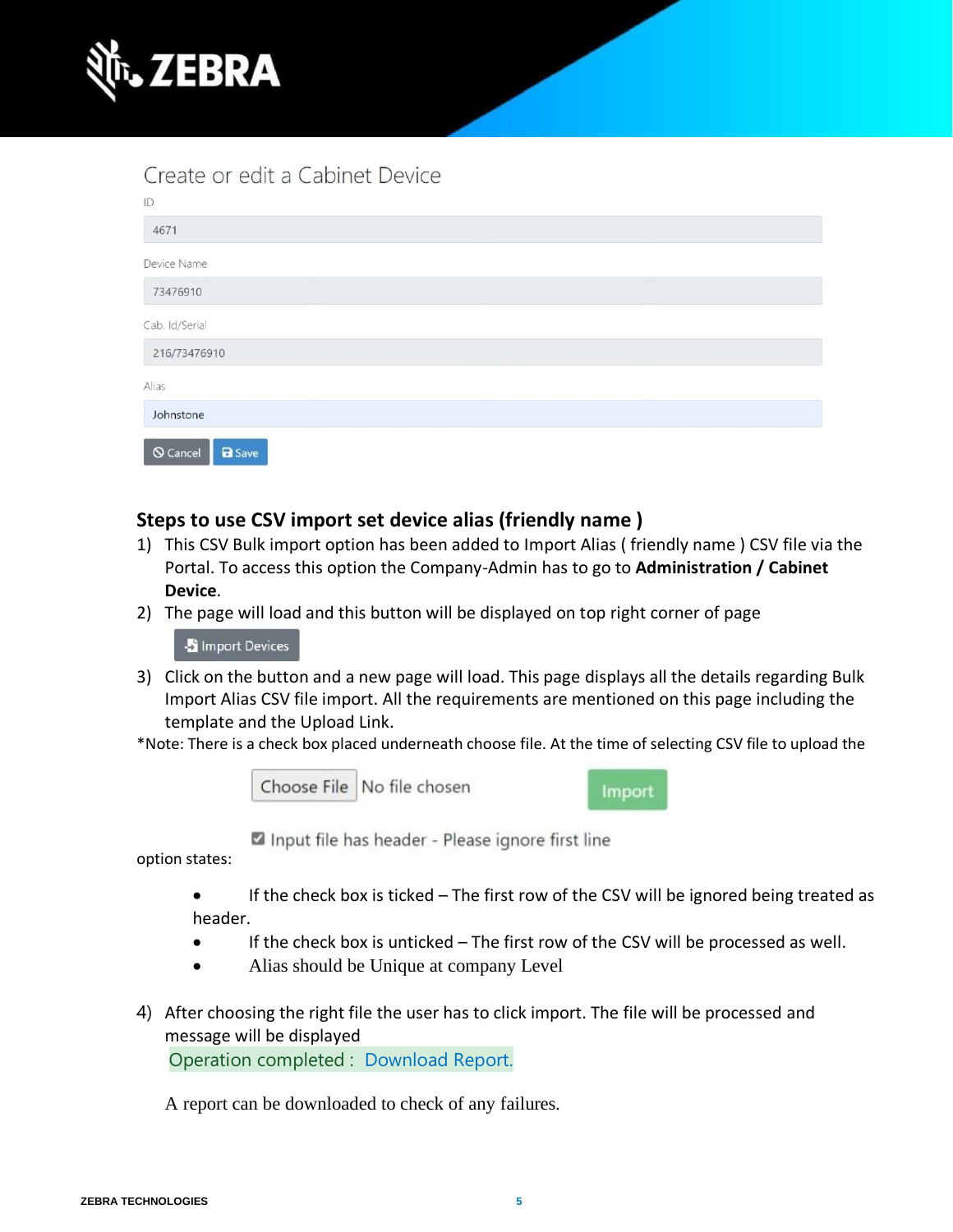

#### 4. Device historical Report

#### Extra columns were added to incorporate the requirements. Accessible via **Reports / Missing Devices**

Missing Devices Report

|       | PureLogics     | $\checkmark$<br><b>Quality Assurance</b> | $\checkmark$ | wizxty                          | Show<br>$\check{~}$ |                      |           |
|-------|----------------|------------------------------------------|--------------|---------------------------------|---------------------|----------------------|-----------|
|       |                |                                          |              | <b>List of Missing devices:</b> |                     |                      |           |
| #     | Device Name    | Cab. Id/Serial                           | <b>Alias</b> | <b>Last Status Update</b>       | <b>User Name</b>    | <b>Status Reason</b> | Last User |
| 33102 | 170625225D0104 | 862/170625225D0104                       | jkjkjkj      | 04-Nov-2021 18:56:01            |                     | NOT_RETURNED         |           |
| 33105 | 18083522500916 | 862/18083522500916                       |              | 15-Oct-2021 20:40:57            |                     | COMMUNICATION_LOST   |           |
| 33422 | 20342522504734 | 862/20342522504734                       | Javaid       | 04-Nov-2021 20:10:51            |                     | NOT_RETURNED         |           |
| 79899 | 20323522503223 | 862/20323522503223                       | hamza device | 14-Dec-2021 16:55:42            |                     | COMMUNICATION_LOST   |           |

5. Portal drop downs list selection on the Dashboard will remain stay selected.

#### 6. Search for device by Alias / Device Name Option can be accessed via **Administration \ Cabinet Device**

| Site Name              | Cabinet Name | Device Name | Device Alias |  |  |
|------------------------|--------------|-------------|--------------|--|--|
| <b>Cabinet Devices</b> |              |             |              |  |  |

7. Revised behaviour of home button while Lock screen is ON ( ZAMS is engaged )

Previously on ZAMS if home button is pressed while Lock screen is enabled the ZAMS Lock screen is minimized, and it never comes back on.

Changes have been implemented so If ZAMS lock screen is minimized by pressing home button then the ZAMS lock screen should reengage (pop-up) automatically after a configurable time 30, 60, 90 or 120 seconds.

The timing is configurable at site level. There is also a configurable option if "turned off" option selected the screen does not pop back on.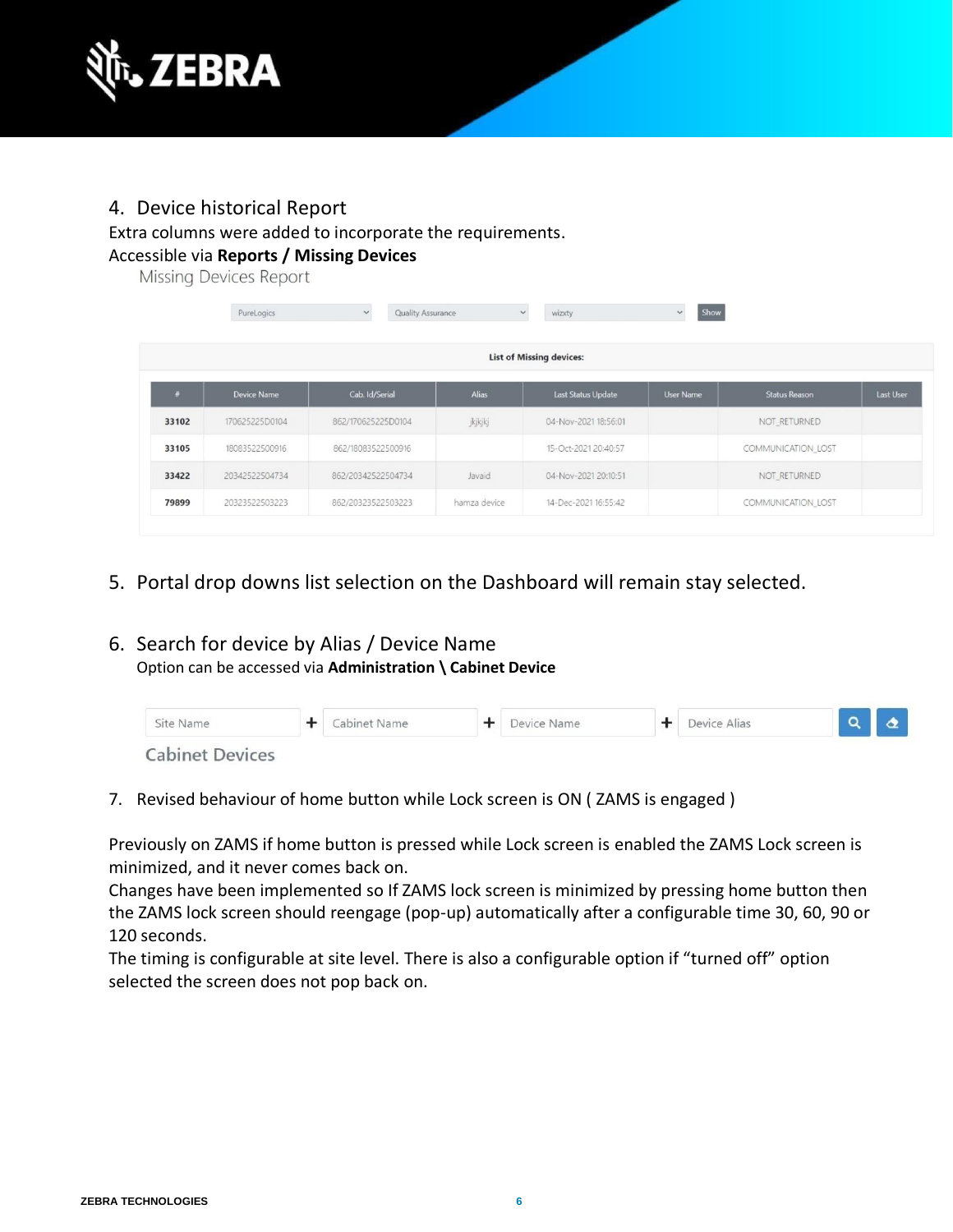

| 120 Seconds                  |            |  |
|------------------------------|------------|--|
| App Login On Reboot          |            |  |
| Alarm Timeout (Minute)       | Inherited? |  |
| $\overline{2}$               | O          |  |
| □ Enable Bluetooth Proximity | Inherited? |  |
| Shift Duration (Minute)      | Inherited? |  |
|                              | О          |  |
| 720                          |            |  |

- 8. Require Login after reboot or battery swap even if device does not go back to charger for AMS Device.
	- a. Configurable setting at site/location level
	- b. To change the setting go to Administration / Site / Edit
	- c. The option **: App Login On Reboot** should be checked to enable Login after reboot.

| Alarm Timeout (Minute)<br>$\overline{c}$ | Inherited? |
|------------------------------------------|------------|
| □ Enable Bluetooth Proximity             | Inherited? |
| Shift Duration (Minute)                  | Inherited? |
| 720                                      |            |
| O Cancel                                 |            |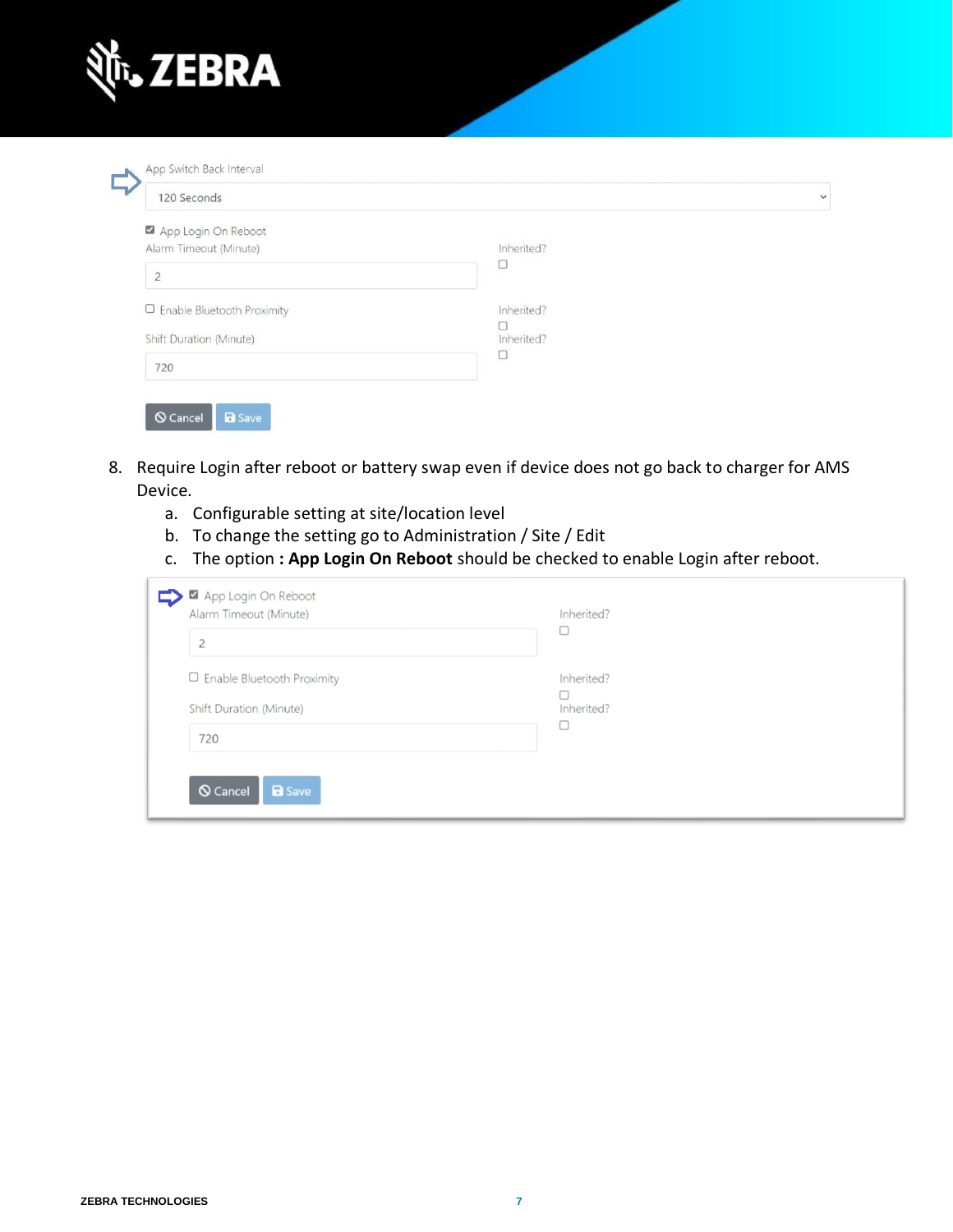

### <span id="page-7-0"></span>**Cabinet Kiosk AMS (Core v1.0.26 and UI v1.0.8)**

- 1. Add last user who used a missing device to the Kiosk Keep track of the last user that logged into a device and show that user's information show on the CC6000 in the Missing tab after pressing "Details
- 2. The time stamp format follows the same pattern 24Hr on portal and Cabinet e.g., **23-Jan-2021 23:50:56**
- 3. Alias (Display device friendly name) is displayed on Kiok. This cannot be set or changed on the device by user.

| 8:40 PM $\bullet \cdots \bullet \bullet$ |                         |                            |           |                          | $\pm \pmb{\nabla}$ |
|------------------------------------------|-------------------------|----------------------------|-----------|--------------------------|--------------------|
|                                          | र्णेष् <b>, ZEBRA</b>   | INCsite03 / INCsite02Cab03 |           |                          |                    |
|                                          | Home                    |                            | ON CHARGE | IN USE<br><b>MISSING</b> |                    |
| ≔                                        | Details                 | Device Name                | Battery   | Last updated             | Alias              |
| $\blacksquare$                           | Register device         | 18083522500916             | 100       | 12-Jan-2022 20:36:14     | johnseone          |
|                                          | 3 3 Bluetooth Proximity |                            |           |                          |                    |
| ⋇                                        | Settings                |                            |           |                          |                    |
| $\Omega$                                 | About Cabinet           |                            |           |                          |                    |
|                                          |                         |                            |           |                          |                    |
|                                          |                         |                            |           |                          |                    |
|                                          |                         |                            |           |                          |                    |
|                                          |                         |                            |           |                          |                    |
|                                          |                         |                            |           |                          |                    |
| UI: v1.0.8                               | INC<br>Core: v1.0.26    |                            |           |                          |                    |
|                                          |                         | $\blacktriangleleft$       | $\bullet$ | <b>COL</b>               |                    |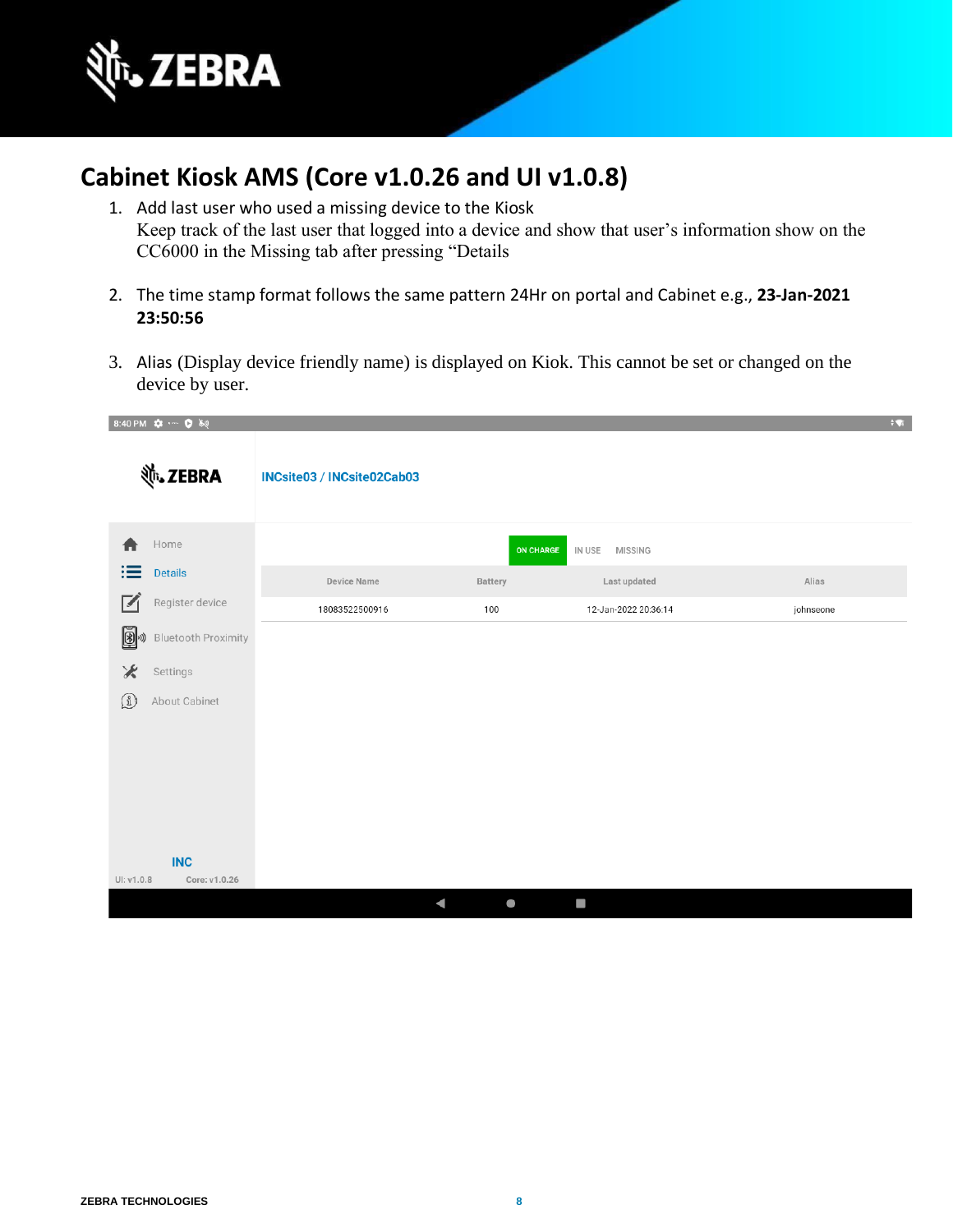

 $0.50 \text{ D14}$   $\blacksquare$   $\clubsuit$   $\blacksquare$   $\blacksquare$   $\blacksquare$   $\blacksquare$   $\blacksquare$ 

| $0.30$ F $W_1$<br><b>並、ZEBRA</b>                                                                                                                                 | INCsite03 / INCsite02Cab03    |                |                                      |                                                       |                                                        |                         | .                  |
|------------------------------------------------------------------------------------------------------------------------------------------------------------------|-------------------------------|----------------|--------------------------------------|-------------------------------------------------------|--------------------------------------------------------|-------------------------|--------------------|
| Home<br><b>Details</b><br>$\overline{V}$<br>Register device<br>Ø<br><b>Bluetooth Proximity</b><br>⊁<br>Settings<br>$\left( \frac{3}{2} \right)$<br>About Cabinet | Device Name<br>18083522500916 |                | Battery<br>100                       | ON CHARGE<br><b>IN USE</b><br>User name<br>ethan12311 | <b>MISSING</b><br>Last updated<br>12-Jan-2022 20:49:50 |                         | Alias<br>johnseone |
| <b>INC</b><br>UI: v1.0.8<br>Core: v1.0.26<br>8:50 PM 图 章 … 美 ·                                                                                                   |                               |                | $\blacktriangleleft$                 | $\bullet$                                             |                                                        |                         | FW.                |
| <b>並、ZEBRA</b>                                                                                                                                                   | INCsite03 / INCsite02Cab03    |                |                                      |                                                       |                                                        |                         |                    |
| Home<br><b>Details</b><br>Register device<br>∣◢<br>Ø<br><b>Bluetooth Proximity</b><br>I))<br>⊁<br>Settings<br>$\left( \frac{3}{2} \right)$<br>About Cabinet      | Device Name<br>18083522500916 | Battery<br>100 | Last updated<br>12-Jan-2022 20:50:27 | IN USE<br>ON CHARGE<br>Status Reason<br>N/A           | <b>MISSING</b><br>User name<br>N/A                     | Last User<br>ethan12311 | Alias<br>johnseone |

 $\sim$ 

4. The size of the sidebar for the Kiosk has been reduced horizontally to incorporate new columns.

 $\bullet$ 

 $\blacktriangleleft$ 

 $INC$ 

Core: v1.0.26

UI: v1.0.8

**C**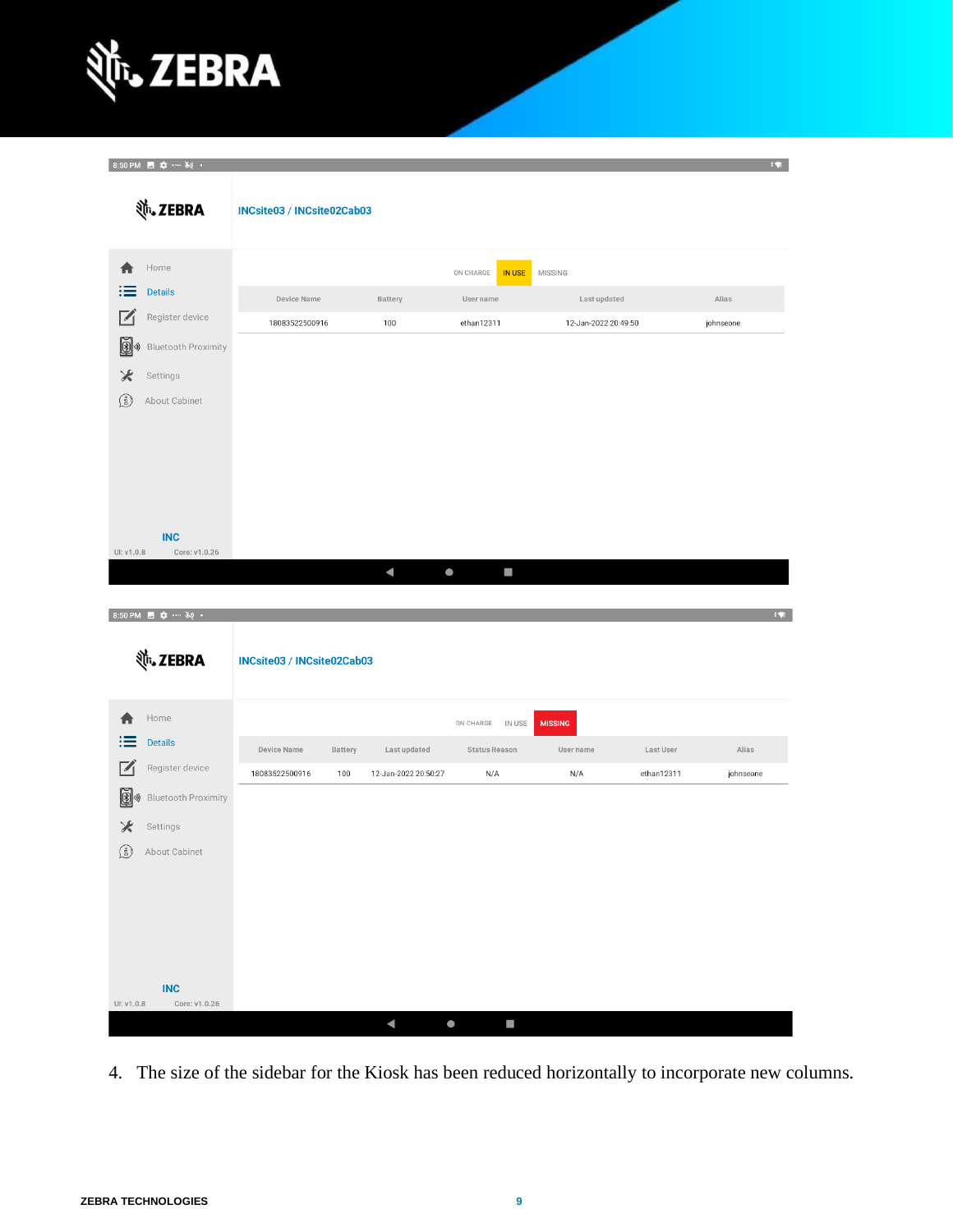

### <span id="page-9-0"></span>**Device AMS (v2.1.72)**

#### **New Feature**

- 1. Require Login after reboot or battery swap even if device does not go back to charger o Configurable setting at site/location level in the portal
- 2. Implement new portal setting (see above) on revised behaviour of home button while Lock screen is ON ( ZAMS is engaged )
- 3. Show device alias name set in new portal setting (see above). This cannot be set or changed on the device by user.

### <span id="page-9-1"></span>**Known Constraints and Workarounds**

- 1. BT proximity range could be seen as inconsistent due to several factors including device limitations, BLE poll rates and RF environmental influences. Devices need to be placed within environment specific acceptable ranges to obtain consistency. It is recommended to verify proximity consistency during installation.
- 2. Support of external chargers requires the use of BT proximity to avoid untended lockout when device is place into the external charger.
- 3. TC51 UV Trace integration on Android M is not supported. UV Trace is targeted for Android O and later
- 4. Using older versions of the APK(s) will not support the new user admin role types added to the v3.0.7 of the portal.
- 5. Alias / friendly name will only work after updating to the latest set of APKs because only using the latest Sever 3.0.10 will not support the Alias functionality if APKs are not updated.
- 6. It is Recommended to set Device Alias from the Portal only after installing/updating AMS Core APK.
- 7. Alias is removed from the Kiosk if AMS Device is installed after uninstalling.

### <span id="page-9-2"></span>**Important Links**

- [Zebra Techdocs -](https://techdocs.zebra.com/) Zebra community support
- [Developer Tools -](https://developer.zebra.com/) Zebra Developer support
- [Partner Portal](https://partnerportal.zebra.com/PartnerPortal/index.aspx) [–](https://partnerportal.zebra.com/PartnerPortal/index.aspx) Zebra Partner news and other support
- [Intelligent Cabinet Support and downloads](https://www.zebra.com/us/en/support-downloads/software/productivity-apps/intelligent-cabinets.html) [–](https://www.zebra.com/us/en/support-downloads/software/productivity-apps/intelligent-cabinets.html) Zebra support and downloads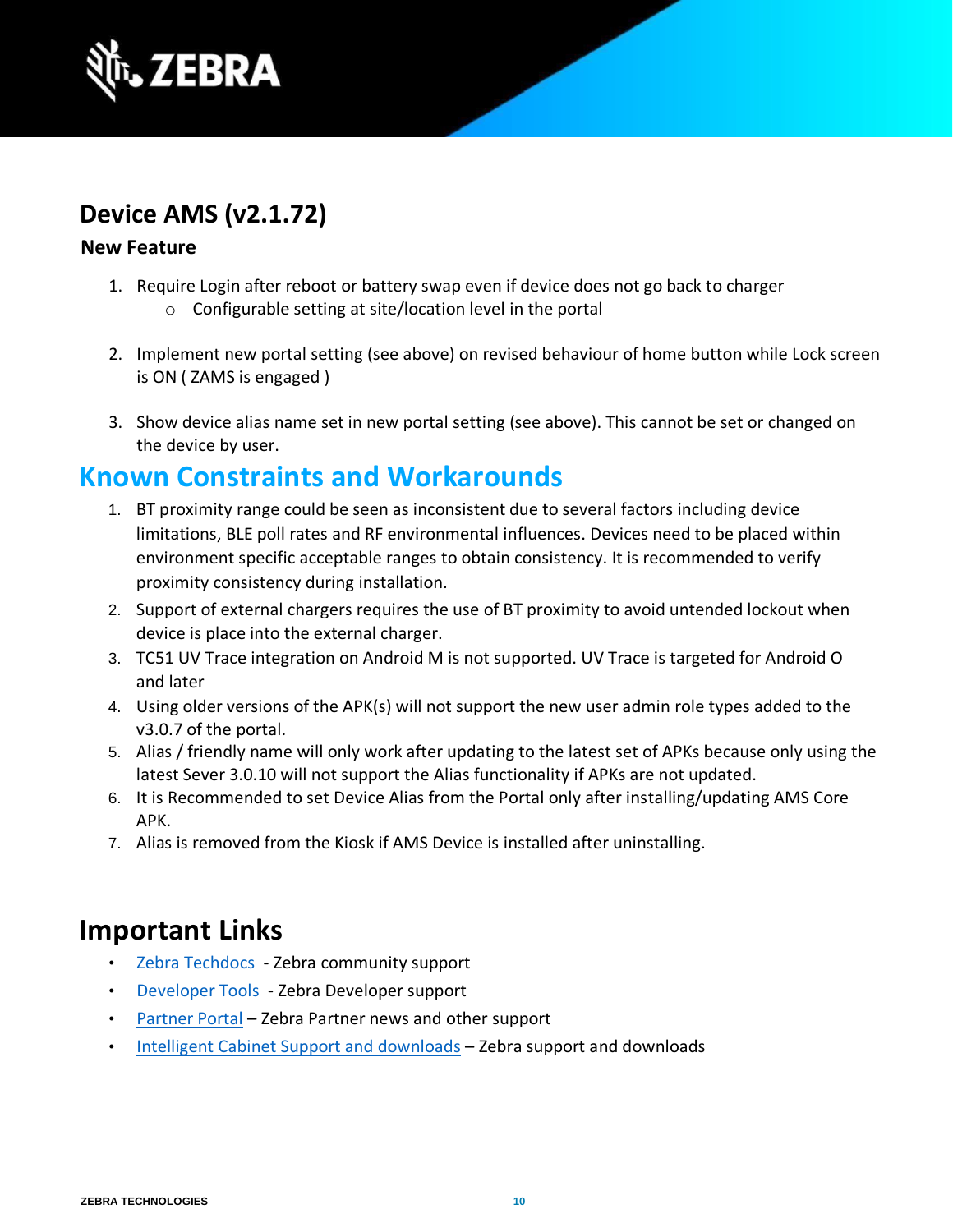

# <span id="page-10-0"></span>**Addendum – Previous Release History (v21.3)**

# <span id="page-10-1"></span>**Change Highlights (v21.3.0)**

This is a regularly scheduled Product Increment (PI) release.

#### **Updates in this release**

- Documentation
- AMS Server (change to v3.0.5 )
- Kiosk AMS (Core v1.0.7 and UI v1.0.2)
- Device AMS (v2.1.55)

### <span id="page-10-2"></span>**Documentation**

Server release notes and change history is now posted on the Server itself. Accessible via menu options below.



## <span id="page-10-3"></span>**AMS Server (v3.0.5)**

#### **New Features**

- 1. Home page now supports a notification banner to let users know of maintenance related changes (e.g., planned updates or recent updates).
- 2. New Security Role "Site Admin" has been added to the portal with the following privileges
	- A Site\_Admin will have valid credentials to access to the ZAMS Portal.
	- Site Admin will have limited role in terms of accessing the relevant company data. Site Admin will have access to the following:
		- o A Site Admin will have access to the Dashboard where he/she can only view stats of his/her site and cabinets registered to that site.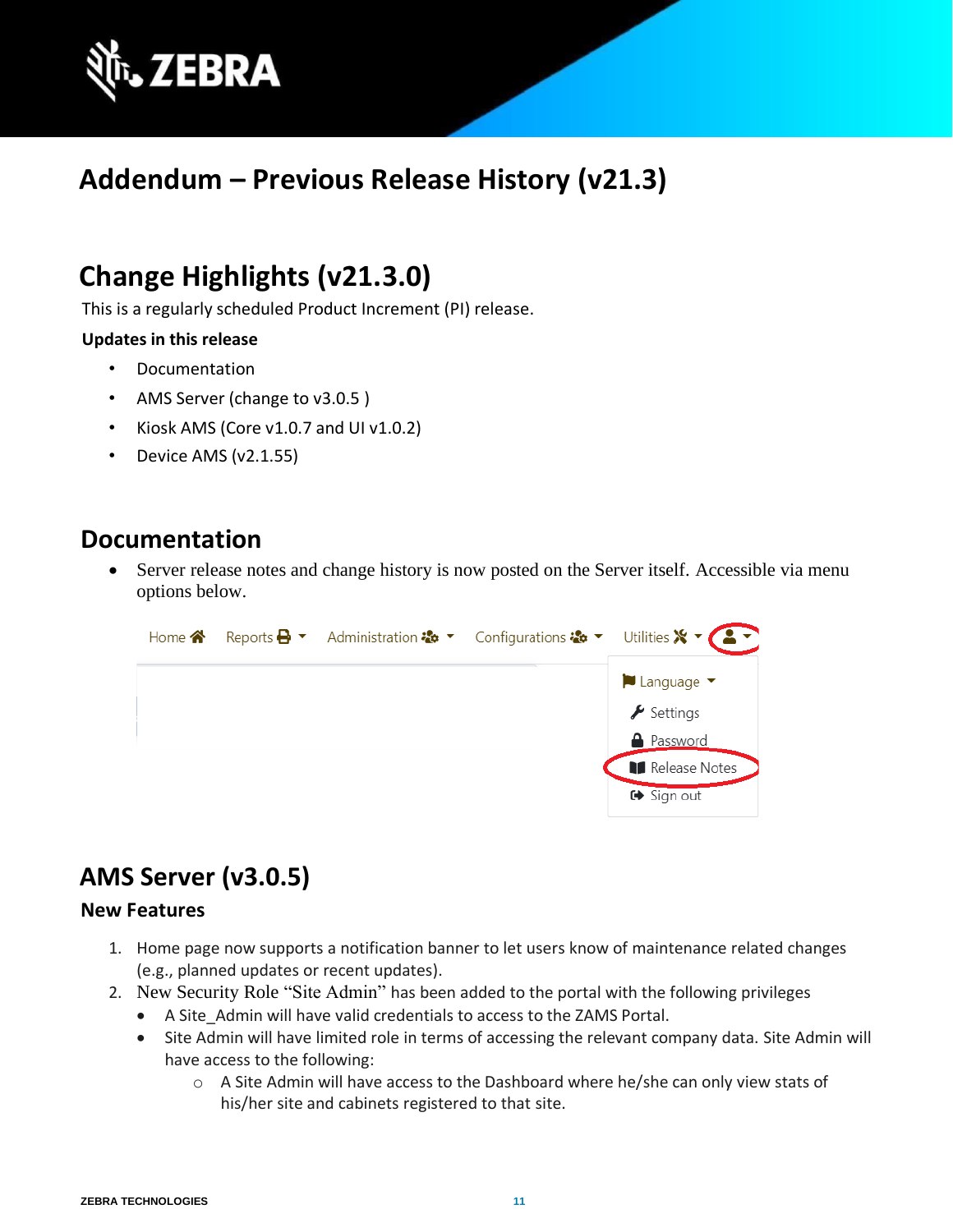

- o Site Admin can Register Kiosk with valid credentials.
- o Site Admin also has Device User Login Credentials in addition to being a Site Admin. Therefore, additional user fields are needed when creating the user.
- $\circ$  Site Admin can create Notification Configuration (Email Alerts) for the relevant site.
- o Site Admin can generate reports for his particular site only.
- o Site Admin have Read only access to the following:
	- Admin Users (User Management)
		- Admin Company Read Only.
- o Site Admin has access at site level for the following:
	- Administration > Site Authority to Create and Edit a site.
	- Site Admin has authority to create new cabinets. View and Edit access for Corresponding Cabinet/s for the site.
	- Cabinet Devices for the site.
	- generate Master QR code from Utilities Menu if needed.
- **3.** New Security Role "Company User" has been added.
	- A Company User will have valid credentials to access to the ZAMS Portal.
	- A Company User full access to generate and export Reports in addition to having access to generate Master QR code.
	- A Company User will have Read Only access to the following:
		- o Dashboard
		- o Administration > User Management
		- o Administration > Site
		- $\circ$  Administration > Cabinet
		- o Administration > Cabinet Device

#### 4. Export Historical Report to CSV

Historical Reports can now be exported to CSV format in addition to PDF format. As stated above Company Admin and Company User will be able to generate and Export Historical reports to CSV in addition to PDF format. On contrary Site Admin will be able to generate and Export Historical Reports only for the relevant Site.

5. Bulk User Export

A Button with label "Export All Users" has been introduced under Administration > User Management. Just by click of a button all the existing users of the company can be exported to a CSV file using this newly introduced feature.

#### 6. Bulk Delete Users

This new feature allows the Company Admin to delete Multiple User by selecting a check box which is placed to the has been added to the left side of the Username under the list Administration > User Management. The Company Admin can either select Multiple users from the list of user displayed and press delete to perform the function or select all user visible on the screen is also available if the Company Admin intends to delete all users visible on the screen.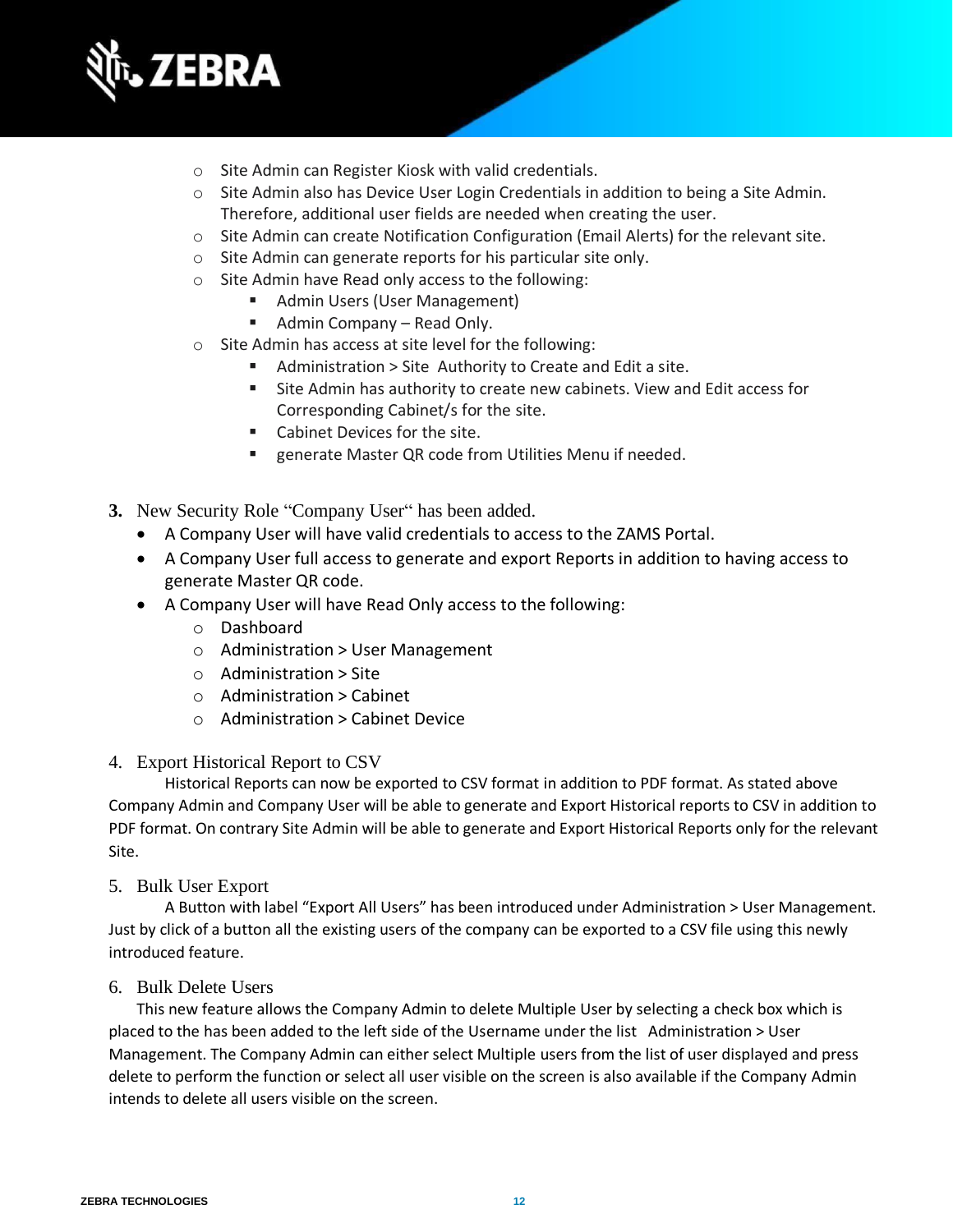

#### **Bugs Fixed**

• Corrected a Status Mismatch issue. If the cabinet was registered and later synced with later APKs without perfuming a full uninstall and re-insall of the APKs, there was status mismatch.

### <span id="page-12-0"></span>**Cabinet Kiosk AMS (Core v1.0.7 and UI v1.0.2)**

See previous release history section in this document for changes made from last posted release.

#### **New Feature**

The Kiosk will accept credentials of Site Admin in addition to the credentials of Company Admin at the time of setting up a Cabinet.

• The Site Admin can only setup a Cabinet which he/she is authorized for a particular site.

### <span id="page-12-1"></span>**Device AMS (v2.1.55)**

See previous release history section in this document for changes made from last posted release.

#### **Changes**

- 1. ZAMS will now log off the user after 10 seconds of being placed in the cradle. Previously it was 1 minute
- 2. Brightness is set to max while unlocking the cradle even when adaptive brightness is enabled. Brightness setting is restored after the unlock.
- 3. Moved position of cradle lock flash pattern shown on the UI to extend vertically downward by about 5mm to cover more of the screen when it appears.

### <span id="page-12-2"></span> **Document Revision History**

| Rev | <b>Description</b>            | <b>Date</b> |
|-----|-------------------------------|-------------|
| 3.0 | Feature Release v3.0 (PI21.1) | Apr 2021    |